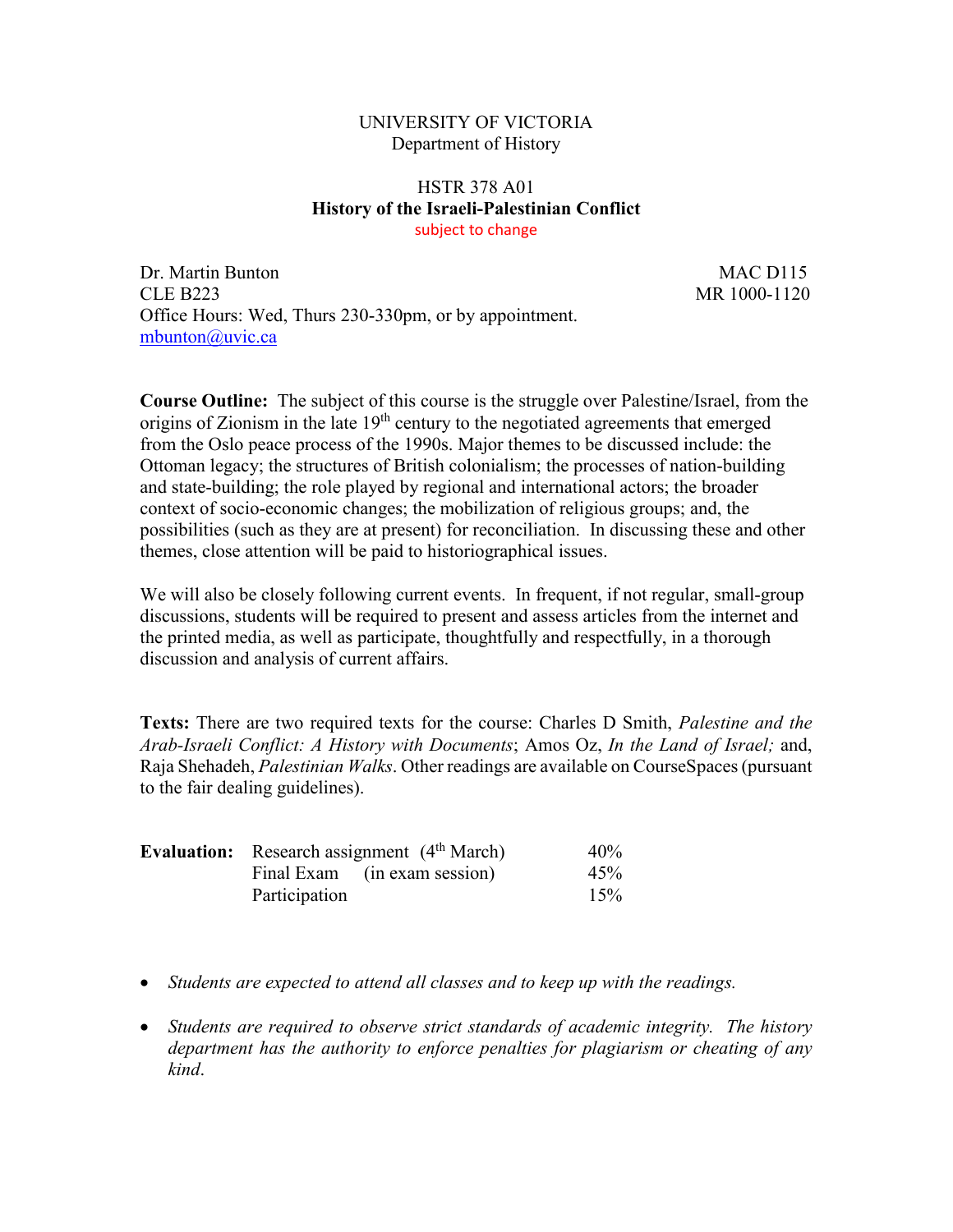#### MAIN TOPICS and READINGS

### Week 1. (7-10 Jan) **1. Introductions. 2. Historical Overview.**

### 2. (14-17 Jan) **The Rise of Zionism / Ottoman Palestine.**

Required reading: Smith, ch 1. On coursepaces: G. Shafir, *Land, Labour and Origins* (excerpts). Recommended: M. Bunton, *A Very Short Introduction*

3. (21-24 Jan) **WW1 and the Postwar Settlement.**  Required reading: Smith, ch 2. On coursespaces: Jonathan Schneer, *The Balfour Declaration* (excerpts).

4. (28-31 Jan) **Mandate Palestine.**

Required reading: Smith, ch 3.

#### 5. (4-7 Feb) **The War for Palestine, 1947-1949.**

Required reading: Smith, ch 4. On coursespaces: A. Shlaim, "Israel and the Arab Coalition in 1948"; R. Khalidi, "The Palestinians and 1948"; A. Shavit, "Survival of the Fittest".

6. (11-14 Feb) **Regionalization of Conflict, I: WW2-1967.** 

Required reading: Smith, chapters 5-6.

7. (18-21 Feb) READING BREAK

8. (25-28 Feb) **Regionalization of the Conflict, II: 1967-1987.**  Required reading: Smith, chs 7-8.

9. (4-7 Mar) **Israelis, 1947-1987.**

Required reading: Smith, chs 8-9. On coursespaces: Amos Oz, *In the Land of Israel*.

10. (11-14 Mar) **Palestinians, 1947-1987.**

Required reading: Smith, chs 8-9; Caplan chs 8-9. On coursespaces: G. Robinson, *Building a Palestinian State* (excerpts)

11. (18-21 Mar) "**Peace Process": Negotiations/Breakdowns, 1987-1993.** Required reading: Smith, chs 10-11.

On coursespaces: Raja Shehadeh, *Palestinian Walks*.

12. (25-28 Mar) "**Peace Process": Negotiations/Breakdowns, 1987-1993.** Video: Shattered Dreams DS119.76 S457

13. (1-4 Apr) **Exam Review.**